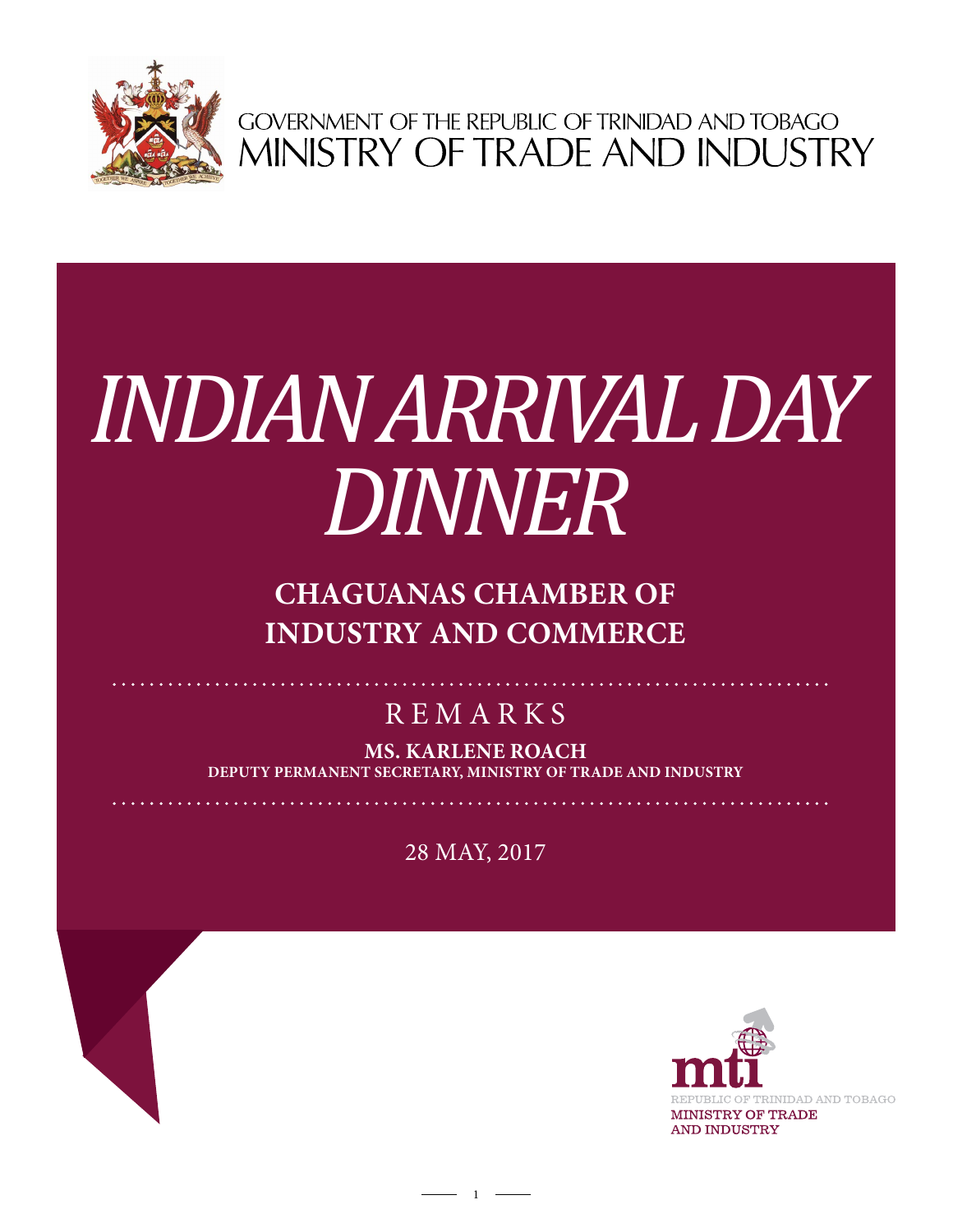A pleasant good evening.

It is indeed an honour to join you this evening to commemorate the 172nd anniversary of the arrival of East Indians to our country and to bring greetings on behalf of Senator the Honourable Paula Gopee-Scoon, Minister of Trade and Industry. Minister Gopee-Scoon regrets not being present today. You may be aware that she is currently on official overseas business as part of the Prime Minister's delegation on his Official Visit to Chile.

Let me take the opportunity to congratulate Mr Vishnu Charran on his assumption as President of the Chaguanas Chamber of Industry and Commerce and to commend the Chamber on hosting this event with the timely and relevant theme of "Empowering Communities, Empowering Nations".

Ladies and gentlemen, the annual celebration of Indian Arrival Day in Trinidad and Tobago gives us the opportunity to reflect on the journey of the first group of persons from India to our country to work on sugar cane estates in search of a better life for themselves and their families in 1845. The trials and tribulations endured by our East Indian ancestors gave rise to progress and achievements over the years in the fields of business, science, literature, politics, and the arts. These achievements by many distinguished men and women of our nation are testament to that indomitable spirit which resides within each individual and which, generations later, continues to inspire us all. Their social, economic, cultural and religious contribution has enriched their communities and the wider nation for which we are indebted.

#### **Bilateral Relations**

Trinidad and Tobago and India have enjoyed very close cultural, diplomatic and economic linkages and our country has been honoured to welcome high level officials from India. Just last month, Minister Gopee-Scoon had successful discussions with the Minister of State for External Affairs of India, General Vijay Kumar Singh, on deepening bilateral trade and strengthening investment ties.

Bilateral trade is robust with exports to India steadily increasing and totalling 1.04 billion TT\$ in 2016. The large majority of our exports to India comprise energy products - more specifically, liquefied natural gas (LNG). However, Trinidad and Tobago is seeking to expand and diversify our exports to the Indian market and the world at large. Many of the business executives here today have a significant part to play in this objective and you have the commitment that the Government will continue to provide the enabling environment for individual and national goals to be achieved.

Trade in services is also an area of growing importance for building economic bridges between Trinidad and Tobago and India. We see mutually beneficial avenues in the creative industries which is a sector prioritized for our economic diversification thrust. One potential market opportunity lies in cooperation with the Indian film industry, which produces roughly 1,000 movies a year. To give you an idea of how vibrant Bollywood is, approximately 3 billion cinema tickets are sold in Bollywood every year, compared to 1.5 billion in the United States.

There has already been meaningful collaboration. The 2010 romantic comedy film, Dulha Mil Gaya, starring Shah Rukh Khan and Sushmita Sen – was filmed in this country. It was the first Bollywood film to be shot in Trinidad and Tobago, and was done over a period of a month and a half in 2007.

 $-$  2  $-$